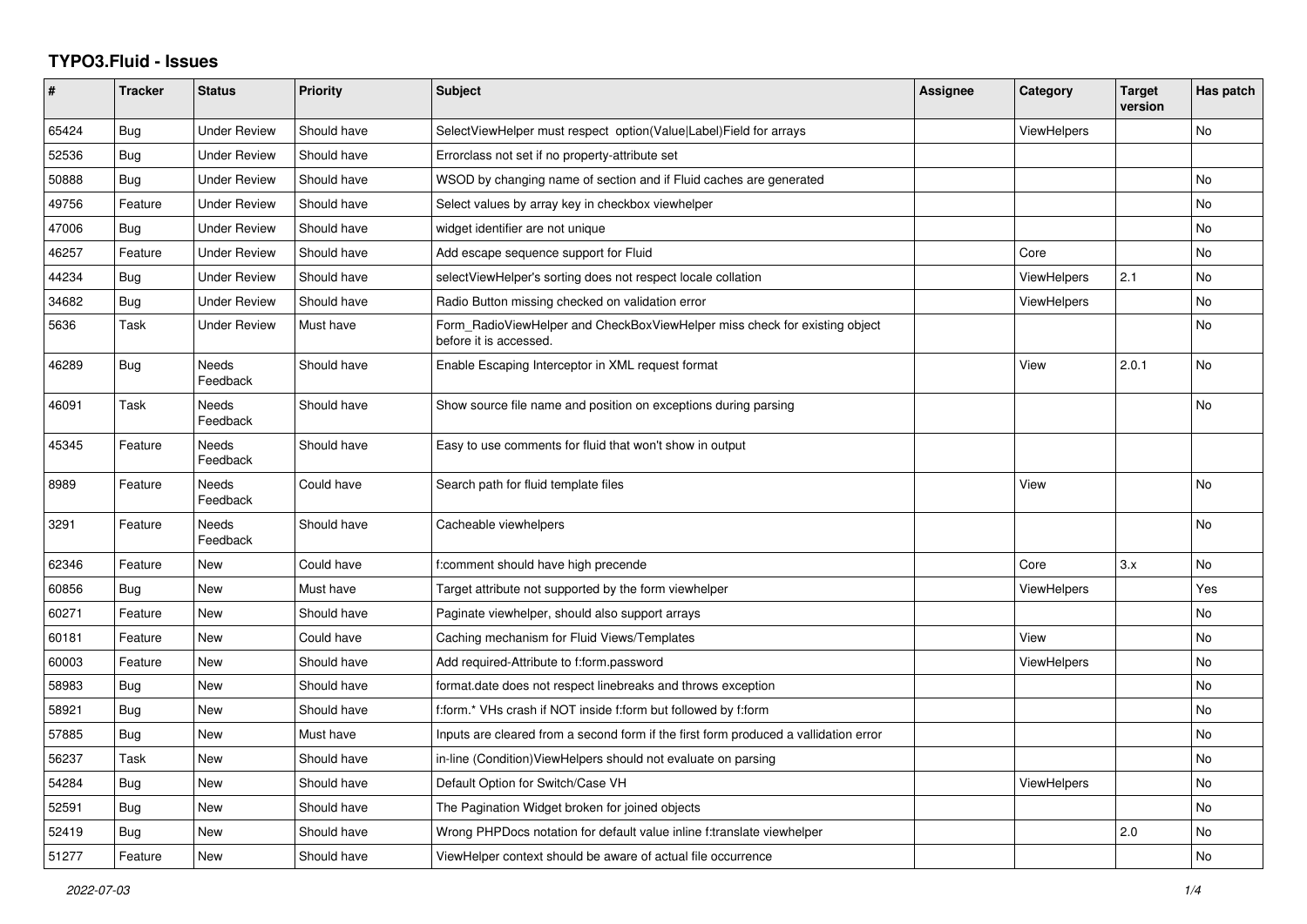| #     | <b>Tracker</b> | <b>Status</b> | <b>Priority</b> | <b>Subject</b>                                                                            | Assignee | Category           | <b>Target</b><br>version | Has patch      |
|-------|----------------|---------------|-----------------|-------------------------------------------------------------------------------------------|----------|--------------------|--------------------------|----------------|
| 51100 | Feature        | <b>New</b>    | Must have       | Links with absolute URI should have the option of URI Scheme                              |          | <b>ViewHelpers</b> |                          | <b>No</b>      |
| 49600 | Bug            | New           | Should have     | f:form tag shown as a HTML on frontend                                                    |          | <b>ViewHelpers</b> |                          | No             |
| 49038 | Bug            | New           | Must have       | form.select does not select the first item if prependOptionValue is used                  |          |                    |                          | No             |
| 48355 | Feature        | New           | Could have      | Assign output of viewhelper to template variable for further processing.                  |          |                    |                          |                |
| 47669 | Task           | <b>New</b>    | Should have     | FormViewHelper does not define the default request method                                 |          |                    |                          | No             |
| 46545 | Feature        | <b>New</b>    | Should have     | Better support for arrays in options of SelectViewHelper                                  |          |                    |                          | No             |
| 45394 | Task           | <b>New</b>    | Should have     | Forwardport Unit test for standalone view                                                 |          | View               |                          | No             |
| 45384 | Bug            | <b>New</b>    | Must have       | Persisted entity object in widget-configuration cannot be deserialized (after reload)     |          | Widgets            | 2.0.1                    | N <sub>o</sub> |
| 45153 | Feature        | <b>New</b>    | Should have     | f:be.menus.actionMenuItem - Detection of the current select option is insufficient        |          |                    |                          | <b>No</b>      |
| 43072 | Task           | New           | Should have     | Remove TOKENS for adding templates fallback in Backporter                                 |          | View               |                          | No             |
| 43071 | Task           | New           | Should have     | Remove TOKENS for adding fallback teplates in B                                           |          |                    |                          | No             |
| 42743 | Task           | New           | Should have     | Remove inline style for hidden form fields                                                |          |                    |                          | No             |
| 42397 | Feature        | New           | Should have     | Missing viewhelper for general links                                                      |          |                    |                          | No             |
| 40081 | Feature        | <b>New</b>    | Should have     | Allow assigned variables as keys in arrays                                                |          |                    |                          | No.            |
| 40064 | Bug            | <b>New</b>    | Must have       | Multiselect is not getting persisted                                                      |          | <b>ViewHelpers</b> |                          | No.            |
| 39990 | Bug            | New           | Should have     | Same form twice in one template: hidden fields for empty values are only rendered<br>once |          | Core               |                          | No             |
| 39936 | Feature        | New           | Should have     | registerTagAttribute should handle default values                                         |          | <b>ViewHelpers</b> |                          | No             |
| 38369 | Bug            | New           | Must have       | Resource ViewHelpers should not fall back to request package                              |          | View               |                          | No             |
| 38130 | Feature        | New           | Should have     | Checkboxes and multiple select fields should have an assignable default value             |          |                    |                          | No             |
| 37619 | <b>Bug</b>     | New           | Should have     | Fatal Error when using variable in name attribute of Section ViewHelper                   |          | ViewHelpers        |                          | No             |
| 36655 | Bug            | New           | Should have     | <b>Pagination Links</b>                                                                   |          | Widgets            |                          | No.            |
| 36559 | Feature        | New           | Could have      | New widget progress bar                                                                   |          |                    |                          | Yes            |
| 36410 | Feature        | New           | Should have     | Allow templates to send arguments back to layout                                          |          | <b>ViewHelpers</b> |                          | No             |
| 34309 | Task           | New           | Could have      | Unknown ViewHelpers cause exception - should be handled more graceful                     |          | ViewHelpers        |                          | No.            |
| 33215 | Feature        | New           | Should have     | RFC: Dynamic values in ObjectAccess paths                                                 |          |                    |                          | No             |
| 32035 | Task           | <b>New</b>    | Should have     | Improve fluid error messages                                                              |          | Core               |                          | Yes            |
| 31955 | Feature        | New           | Should have     | f:uri.widget                                                                              |          | Widgets            |                          | No             |
| 30937 | Bug            | New           | Should have     | CropViewHelper stringToTruncate can't be supplied so it can't be easily extended          |          | ViewHelpers        |                          | Yes            |
| 30555 | Feature        | New           | Could have      | Make TagBuilder more extensible                                                           |          | Core               |                          | No             |
| 28554 | Bug            | <b>New</b>    | Should have     | (v4) implement feature flag to disable caching                                            |          |                    |                          | No             |
| 28553 | Bug            | <b>New</b>    | Should have     | improve XHProf test setup                                                                 |          |                    |                          | No             |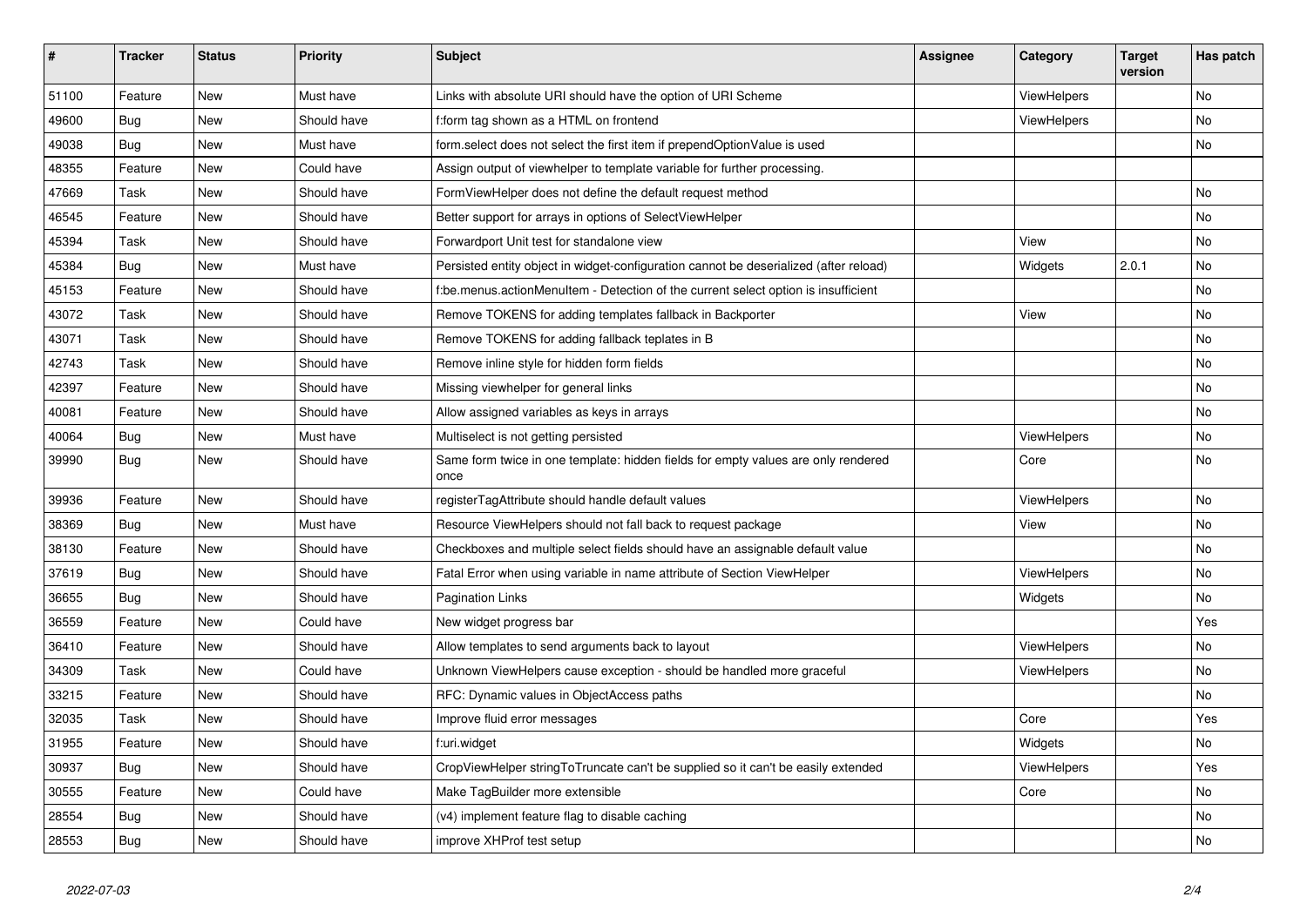| ∦     | <b>Tracker</b> | <b>Status</b>       | <b>Priority</b>      | <b>Subject</b>                                                                                              | <b>Assignee</b>             | Category           | <b>Target</b><br>version | Has patch |
|-------|----------------|---------------------|----------------------|-------------------------------------------------------------------------------------------------------------|-----------------------------|--------------------|--------------------------|-----------|
| 28552 | Bug            | New                 | Should have          | (v5) write ViewHelper test for compiled run; adjust functional test to do two passes<br>(uncached & cached) |                             |                    |                          | No        |
| 28550 | Bug            | New                 | Should have          | (v4) make widgets cacheable, i.e. not implement childnodeaccess interface                                   |                             |                    |                          | No        |
| 28549 | Bug            | <b>New</b>          | Should have          | make widgets cacheable, i.e. not implement childnodeaccess interface                                        |                             |                    |                          | <b>No</b> |
| 27607 | <b>Bug</b>     | <b>New</b>          | Must have            | Make Fluid comparisons work when first element is STRING, second is NULL.                                   |                             | Core               |                          | No        |
| 26664 | Task           | <b>New</b>          | Won't have this time | Clean up Form ViewHelpers                                                                                   |                             | <b>ViewHelpers</b> |                          | <b>No</b> |
| 26658 | Task           | <b>New</b>          | Won't have this time | Make Form ViewHelpers consistent                                                                            |                             | <b>ViewHelpers</b> |                          | <b>No</b> |
| 13045 | <b>Bug</b>     | New                 | Should have          | Entity decode of strings are different between if-conditions and output of variable                         |                             |                    |                          |           |
| 10911 | Task           | New                 | Should have          | Tx Fluid ViewHelpers Form AbstractFormViewHelper->renderHiddenIdentityField<br>should be more reliable      |                             | <b>ViewHelpers</b> |                          | No        |
| 10472 | Feature        | New                 | Could have           | <b>Fluid Standalone distribution</b>                                                                        |                             | Core               |                          | <b>No</b> |
| 9950  | Task           | New                 | Should have          | Binding to nested arrays impossible for form-elements                                                       |                             | <b>ViewHelpers</b> |                          |           |
| 9514  | Feature        | New                 | Should have          | Support explicit Array Arguments for ViewHelpers                                                            |                             |                    |                          |           |
| 8648  | <b>Bug</b>     | New                 | Should have          | format.crop ViewHelper should support all features of the crop stdWrap function                             |                             | <b>ViewHelpers</b> |                          | No        |
| 7608  | Feature        | New                 | Could have           | Configurable shorthand/object accessor delimiters                                                           |                             | Core               |                          | Yes       |
| 4704  | Feature        | <b>New</b>          | Should have          | Improve parsing exception messages                                                                          |                             | Core               |                          |           |
| 3481  | Bug            | <b>New</b>          | Should have          | Use ViewHelperVariableContainer in PostParseFacet                                                           |                             | Core               |                          | <b>No</b> |
| 1907  | Feature        | New                 | Could have           | Default values for view helpers based on context                                                            |                             | Core               |                          |           |
| 51239 | Bug            | <b>Under Review</b> | Must have            | AbstractViewHelper use incorrect method signature for "\$this->systemLogger->log()"                         | Adrian Föder                | Core               |                          | Yes       |
| 54195 | Task           | <b>New</b>          | Should have          | Rename and move FormViewHelper's errorClass value, currently 'f3-form-error'                                | Adrian Föder                | <b>ViewHelpers</b> |                          | <b>No</b> |
| 59057 | Bug            | <b>Under Review</b> | Must have            | Hidden empty value fields shoud be disabled when related field is disabled                                  | Bastian<br>Waidelich        | <b>ViewHelpers</b> |                          | No        |
| 53806 | Bug            | <b>Under Review</b> | Should have          | Paginate widget maximumNumberOfLinks rendering wrong number of links                                        | <b>Bastian</b><br>Waidelich | Widgets            |                          | No        |
| 58862 | <b>Bug</b>     | Needs<br>Feedback   | Should have          | FormViewHelper doesn't accept NULL as value for \$arguments                                                 | Bastian<br>Waidelich        | ViewHelpers        |                          | Yes       |
| 55008 | <b>Bug</b>     | Under Review        | Should have          | Interceptors should be used in Partials                                                                     | Christian Müller            |                    |                          | No        |
| 33628 | <b>Bug</b>     | Needs<br>Feedback   | Must have            | Multicheckboxes (multiselect) for Collections don't work                                                    | Christian Müller            | <b>ViewHelpers</b> |                          | No        |
| 3725  | Feature        | New                 | Could have           | <b>CSS Engine</b>                                                                                           | Christian Müller            | <b>ViewHelpers</b> |                          | No        |
| 37095 | Feature        | New                 | Should have          | It should be possible to set a different template on a Fluid TemplateView inside an<br>action               | Christopher<br>Hlubek       |                    |                          | No        |
| 43346 | Feature        | <b>Under Review</b> | Should have          | Allow property mapping configuration via template                                                           | Karsten<br>Dambekalns       | ViewHelpers        | 2.1                      | No        |